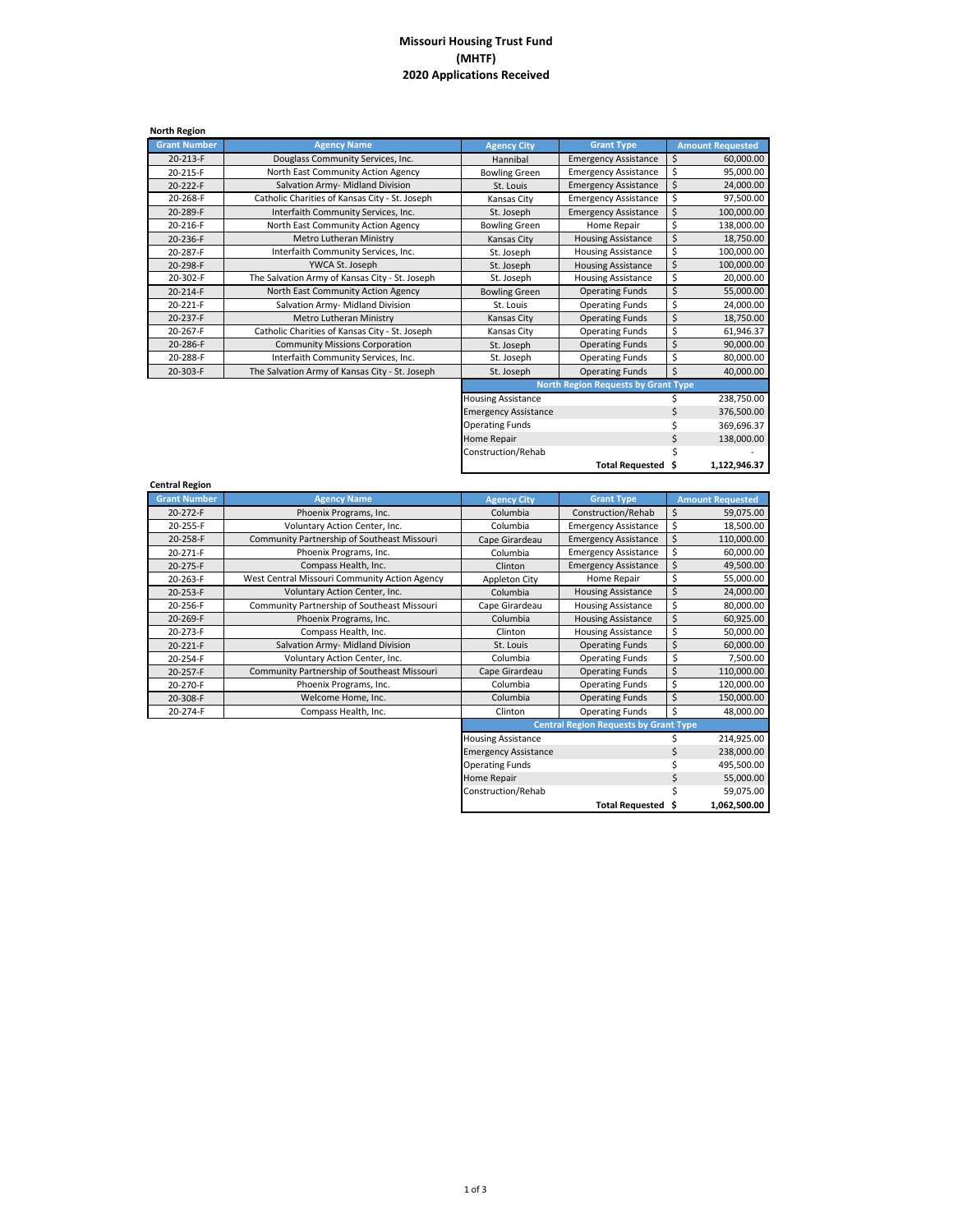## **Missouri Housing Trust Fund (MHTF) 2020 Applications Received**

| <b>South Region</b> |                                                    |                      |                             |                                 |
|---------------------|----------------------------------------------------|----------------------|-----------------------------|---------------------------------|
| <b>Grant Number</b> | <b>Agency Name</b>                                 | <b>Agency City</b>   | <b>Grant Type</b>           | <b>Amount Requested</b>         |
| $20 - 205 - F$      | <b>Texas County Food Pantry</b>                    | Houston              | <b>Emergency Assistance</b> | \$<br>120,000.00                |
| 20-207-F            | South Central Missouri Communtiy Action Agency     | Winona               | <b>Emergency Assistance</b> | \$<br>25.000.00                 |
| 20-222-F            | Salvation Army- Midland Division                   | St. Louis            | <b>Emergency Assistance</b> | \$<br>102,000.00                |
| 20-232-F            | Delta Area Economic Opportunity Corporation        | Portageville         | <b>Emergency Assistance</b> | \$<br>125,000.00                |
| 20-243-F            | Catholic Charities of Southern Missouri            | Springfield          | <b>Emergency Assistance</b> | \$<br>45,000.00                 |
| 20-252-F            | Ozark Action. Inc.                                 | <b>West Plains</b>   | <b>Emergency Assistance</b> | \$<br>50,000.00                 |
| 20-275-F            | Compass Health, Inc.                               | Clinton              | <b>Emergency Assistance</b> | \$<br>29,700.00                 |
| 20-208-F            | South Central Missouri Communtiy Action Agency     | Winona               | Home Repair                 | \$<br>150,000.00                |
| 20-244-F            | Catholic Charities of Southern Missouri            | Springfield          | Home Repair                 | $\zeta$<br>150,000.00           |
| 20-263-F            | West Central Missouri Community Action Agency      | <b>Appleton City</b> | Home Repair                 | \$<br>25,000.00                 |
| 20-203-F            | <b>Texas County Food Pantry</b>                    | Houston              | <b>Housing Assistance</b>   | $\zeta$<br>20,000.00            |
| 20-210-F            | Economic Security Corporation of Southwest Area    | Joplin               | <b>Housing Assistance</b>   | \$<br>75,000.00                 |
| 20-230-F            | Delta Area Economic Opportunity Corporation        | Portageville         | <b>Housing Assistance</b>   | $\zeta$<br>80,000.00            |
| 20-239-F            | Community Partnership of the Ozarks                | Springfield          | <b>Housing Assistance</b>   | \$<br>25,000.00                 |
| 20-241-F            | Catholic Charities of Southern Missouri            | Springfield          | <b>Housing Assistance</b>   | \$<br>25,000.00                 |
| 20-250-F            | Ozark Action, Inc.                                 | <b>West Plains</b>   | <b>Housing Assistance</b>   | \$<br>50.000.00                 |
| 20-259-F            | Good Samaritan Boys Ranch                          | Brighton             | <b>Housing Assistance</b>   | $\zeta$<br>150,000.00           |
| 20-261-F            | Martha Vance Samaritan Outreach Center             | <b>West Plains</b>   | <b>Housing Assistance</b>   | \$<br>75,000.00                 |
| 20-273-F            | Compass Health, Inc.                               | Clinton              | <b>Housing Assistance</b>   | \$<br>30,000.00                 |
| 20-279-F            | Crisis Nursery of the Ozarks, Inc.                 | Springfield          | <b>Housing Assistance</b>   | \$<br>25,000.00                 |
| 20-204-F            | <b>Texas County Food Pantry</b>                    | Houston              | <b>Operating Funds</b>      | $\ddot{\varsigma}$<br>40.000.00 |
| 20-206-F            | South Central Missouri Communtiy Action Agency     | Winona               | <b>Operating Funds</b>      | \$<br>20,000.00                 |
| 20-211-F            | Economic Security Corporation of Southwest Area    | Joplin               | <b>Operating Funds</b>      | \$<br>150,000.00                |
| 20-212-F            | Family Self Help Center Inc. d.b.a Lafayette House | Joplin               | <b>Operating Funds</b>      | \$<br>22,000.00                 |
| 20-221-F            | Salvation Army- Midland Division                   | St. Louis            | <b>Operating Funds</b>      | \$<br>24,000.00                 |
| 20-229-F            | <b>Great Circle</b>                                | Springfield          | <b>Operating Funds</b>      | \$<br>21,000.00                 |
| 20-231-F            | Delta Area Economic Opportunity Corporation        | Portageville         | <b>Operating Funds</b>      | $\zeta$<br>52,500.00            |
| 20-240-F            | Community Partnership of the Ozarks                | Springfield          | <b>Operating Funds</b>      | \$<br>35,890.00                 |
| 20-242-F            | Catholic Charities of Southern Missouri            | Springfield          | <b>Operating Funds</b>      | \$<br>80,000.00                 |
| 20-251-F            | Ozark Action, Inc.                                 | <b>West Plains</b>   | <b>Operating Funds</b>      | \$<br>25,000.00                 |
| 20-260-F            | Good Samaritan Boys Ranch                          | Brighton             | <b>Operating Funds</b>      | $\zeta$<br>150,000.00           |
| 20-274-F            | Compass Health, Inc.                               | Clinton              | <b>Operating Funds</b>      | \$<br>28,800.00                 |
| 20-280-F            | Crisis Nursery of the Ozarks, Inc.                 | Springfield          | <b>Operating Funds</b>      | $\zeta$<br>150,000.00           |
| 20-262-F            | Martha Vance Samaritan Outreach Center             | <b>West Plains</b>   | <b>Operating Funds</b>      | \$<br>75,000.00                 |
|                     |                                                    |                      |                             |                                 |

|                             | <b>South Region Requests by Grant Type</b> |    |              |
|-----------------------------|--------------------------------------------|----|--------------|
| <b>Housing Assistance</b>   |                                            |    | 555,000.00   |
| <b>Emergency Assistance</b> |                                            | Ś  | 496,700.00   |
| <b>Operating Funds</b>      |                                            | \$ | 874,190.00   |
| <b>Home Repair</b>          |                                            | Ś  | 325,000.00   |
| Construction/Rehab          |                                            | Ś  |              |
|                             | Total Requested \$                         |    | 2,250,890.00 |

**\$ 1,653,030.63**

**Total Requested**

| <b>Grant Number</b> | <b>Agency Name</b>                                   | <b>Agency City</b>          | <b>Grant Type</b>                                      | <b>Amount Requested</b> |
|---------------------|------------------------------------------------------|-----------------------------|--------------------------------------------------------|-------------------------|
| 20-307-F            | reStart, Inc.                                        | Kansas City                 | Construction/Rehab                                     | \$<br>150.000.00        |
| 20-238-F            | Metro Lutheran Ministry                              | Kansas City                 | <b>Emergency Assistance</b>                            | \$<br>25,000.00         |
| 20-249-F            | <b>Community Services League</b>                     | Independence                | <b>Emergency Assistance</b>                            | \$<br>150.000.00        |
| 20-266-F            | Save, Inc.                                           | Kansas City                 | <b>Emergency Assistance</b>                            | \$<br>100,000.00        |
| 20-268-F            | Catholic Charities of Kansas City - St. Joseph, Inc. | Kansas City                 | <b>Emergency Assistance</b>                            | \$<br>52,500.00         |
| 20-275-F            | Compass Health, Inc.                                 | Clinton                     | <b>Emergency Assistance</b>                            | \$<br>4.950.00          |
| 20-301-F            | Rose Brooks Center, Inc.                             | Kansas City                 | <b>Emergency Assistance</b>                            | \$<br>55,000.00         |
| 20-306-F            | reStart, Inc.                                        | Kansas City                 | <b>Emergency Assistance</b>                            | \$<br>85,000.00         |
| 20-263-F            | West Central Missouri Community Action Agency        | <b>Appleton City</b>        | Home Repair                                            | \$<br>20,000.00         |
| 20-293-F            | Northland Neighborhoods, Inc.                        | Kansas City                 | Home Repair                                            | \$<br>150,000.00        |
| 20-226-F            | <b>Community LINC</b>                                | Kansas City                 | <b>Housing Assistance</b>                              | \$<br>150,000.00        |
| 20-236-F            | Metro Lutheran Ministry                              | Kansas City                 | <b>Housing Assistance</b>                              | \$<br>56,250.00         |
| 20-264-F            | Save, Inc.                                           | <b>Kansas City</b>          | <b>Housing Assistance</b>                              | \$<br>100,000.00        |
| 20-273-F            | Compass Health, Inc.                                 | Clinton                     | <b>Housing Assistance</b>                              | \$<br>5,000.00          |
| 20-227-F            | <b>Community LINC</b>                                | Kansas City                 | <b>Operating Funds</b>                                 | \$<br>150,000.00        |
| 20-237-F            | Metro Lutheran Ministry                              | Kansas City                 | <b>Operating Funds</b>                                 | \$<br>56,250.00         |
| 20-248-F            | <b>Community Services League</b>                     | Independence                | <b>Operating Funds</b>                                 | \$<br>150,000.00        |
| 20-265-F            | Save. Inc.                                           | Kansas City                 | <b>Operating Funds</b>                                 | \$<br>58.750.00         |
| 20-267-F            | Catholic Charities of Kansas City - St. Joseph, Inc. | Kansas City                 | <b>Operating Funds</b>                                 | \$<br>14,530.63         |
| 20-274-F            | Compass Health, Inc.                                 | Clinton                     | <b>Operating Funds</b>                                 | \$<br>4,800.00          |
| 20-304-F            | The Salvation Army                                   | Independence                | <b>Operating Funds</b>                                 | \$<br>50,000.00         |
| 20-305-F            | reStart, Inc.                                        | Kansas City                 | <b>Operating Funds</b>                                 | Ś<br>65,000.00          |
|                     |                                                      |                             | Kansas City Metropolitan Region Requests by Grant Type |                         |
|                     |                                                      | <b>Housing Assistance</b>   |                                                        | 311,250.00<br>\$        |
|                     |                                                      | <b>Emergency Assistance</b> |                                                        | \$<br>472,450.00        |
|                     |                                                      | <b>Operating Funds</b>      |                                                        | \$<br>549,330.63        |
|                     |                                                      | Home Repair                 |                                                        | \$<br>170,000.00        |
|                     |                                                      | Construction/Rehab          |                                                        | \$<br>150.000.00        |